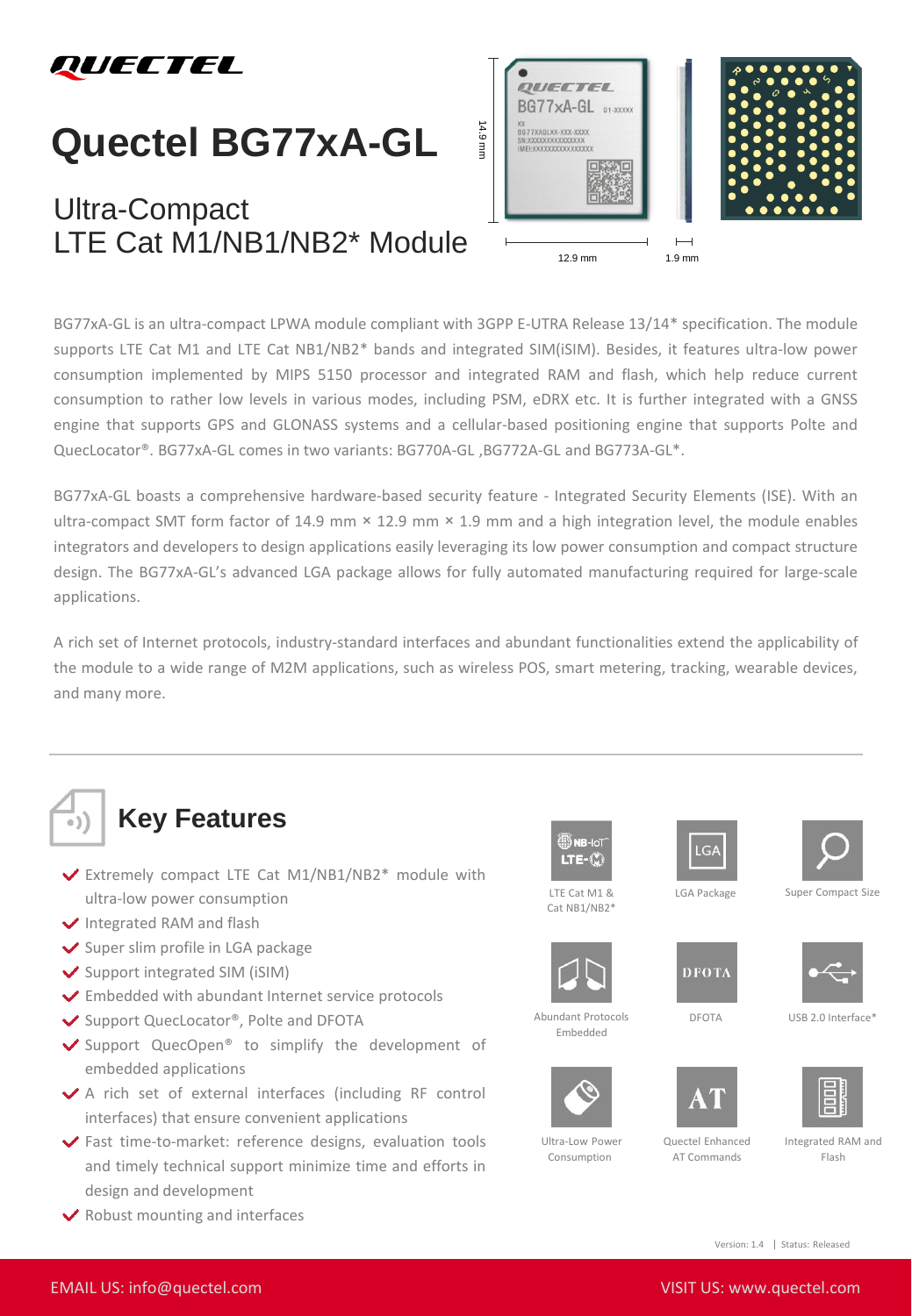## **Quectel BG77xA-GL**

| LTE Cat M1/NB1/NB2*          |                             |                                                                   | <b>BG770A-GL</b>                                                                                                                             | <b>BG772A-GL</b>                                                                                                                                                                    | BG773A-GL                                                                                                                                               |                                                                            |                                          |  |
|------------------------------|-----------------------------|-------------------------------------------------------------------|----------------------------------------------------------------------------------------------------------------------------------------------|-------------------------------------------------------------------------------------------------------------------------------------------------------------------------------------|---------------------------------------------------------------------------------------------------------------------------------------------------------|----------------------------------------------------------------------------|------------------------------------------|--|
| Region/Operator              |                             |                                                                   | Global                                                                                                                                       |                                                                                                                                                                                     | Global                                                                                                                                                  | Global                                                                     |                                          |  |
| Dimensions (mm)              |                             |                                                                   | $14.9 \times 12.9 \times 1.9$                                                                                                                | $14.9 \times 12.9 \times 1.9$                                                                                                                                                       | $14.9 \times 12.9 \times 1.9$                                                                                                                           |                                                                            |                                          |  |
| Package                      |                             | LGA                                                               |                                                                                                                                              | LGA                                                                                                                                                                                 | LGA                                                                                                                                                     |                                                                            |                                          |  |
|                              | Temperature Range           |                                                                   |                                                                                                                                              |                                                                                                                                                                                     |                                                                                                                                                         |                                                                            |                                          |  |
| <b>Operating Temperature</b> |                             |                                                                   |                                                                                                                                              | -35 °C to +75 °C                                                                                                                                                                    | -35 °C to +75 °C                                                                                                                                        |                                                                            | -35 °C to +75 °C                         |  |
|                              | <b>Extended Temperature</b> |                                                                   |                                                                                                                                              | -40 °C to +85 °C                                                                                                                                                                    | -40 °C to +85 °C                                                                                                                                        |                                                                            | -40 °C to +85 °C                         |  |
| <b>Frequency Bands</b>       |                             |                                                                   |                                                                                                                                              |                                                                                                                                                                                     |                                                                                                                                                         |                                                                            |                                          |  |
|                              |                             | Cat M1: B1/B2/B3/B4/B5/B8/B12/B13/B18/B19/B20/B25/B26/B27/B28/B66 |                                                                                                                                              |                                                                                                                                                                                     |                                                                                                                                                         |                                                                            |                                          |  |
| LTE-FDD                      |                             |                                                                   | Cat NB1/NB2*: B1/B2/B3/B4/B5/B8/B12/B13/B17/B18/B19/B20/B25/B28/B66                                                                          |                                                                                                                                                                                     |                                                                                                                                                         |                                                                            |                                          |  |
| Data Rate (Max.)             |                             |                                                                   |                                                                                                                                              |                                                                                                                                                                                     |                                                                                                                                                         |                                                                            |                                          |  |
|                              |                             | Cat M1                                                            |                                                                                                                                              | 300 (DL)/375 (UL)                                                                                                                                                                   | 300 (DL)/375 (UL)                                                                                                                                       |                                                                            | 300 (DL)/375 (UL)                        |  |
| <b>LTE</b><br>(kbps)         | <b>Rel-13</b>               | Cat NB1                                                           |                                                                                                                                              | 27.2 (DL)/62.5 (UL)                                                                                                                                                                 | 27.2 (DL)/62.5 (UL)                                                                                                                                     |                                                                            | 27.2 (DL)/62.5 (UL)                      |  |
|                              |                             | Cat M1                                                            |                                                                                                                                              | 588 (DL)/1119 (UL)                                                                                                                                                                  | 588 (DL)/1119 (UL)                                                                                                                                      |                                                                            | 588 (DL)/1119 (UL)                       |  |
|                              | Rel-14*<br>Cat NB2          |                                                                   |                                                                                                                                              | 127 (DL)/158 (UL)                                                                                                                                                                   | 127 (DL)/158 (UL)                                                                                                                                       |                                                                            | 127 (DL)/158 (UL)                        |  |
| <b>Certifications</b>        |                             |                                                                   |                                                                                                                                              |                                                                                                                                                                                     |                                                                                                                                                         |                                                                            |                                          |  |
| Carrier                      |                             |                                                                   | Europe: Deutsche Telekom/Vodafone*<br>America: Verizon*/AT&T<br>South Korea: KT/SKT/LGU+*<br>Australia: Telstra*<br>Japan: NTT DOCOMO*/KDDI* | Europe: Deutsche Telekom<br>America: Verizon*/AT&T*<br>South Korea: SKT*/LGU+*<br>Australia: Telstra*                                                                               | <b>TBD</b>                                                                                                                                              |                                                                            |                                          |  |
| Regulatory                   |                             |                                                                   |                                                                                                                                              | Global: GCF<br>Europe: CE<br><b>North America: PTCRB</b><br>America: FCC<br>Canada: IC<br>South Korea: KC<br>Japan: JATE/TELEC<br>Australia/New Zealand: RCM<br>South Africa: ICASA | Global: GCF*<br>Europe: CE<br>North America: PTCRB*<br>America: FCC<br>Canada: IC<br>South Korea: KC<br>Japan: JATE/TELEC<br>Australia/New Zealand: RCM | Global: GCF*<br>Europe: CE*<br>North America: PTCRB*<br>America: FCC*      |                                          |  |
| Others                       |                             |                                                                   | RoHS                                                                                                                                         |                                                                                                                                                                                     | RoHS                                                                                                                                                    | RoHS                                                                       |                                          |  |
| <b>Interfaces</b>            |                             |                                                                   |                                                                                                                                              |                                                                                                                                                                                     |                                                                                                                                                         |                                                                            |                                          |  |
| USB 2.0*                     |                             |                                                                   | $\times$ 1 (Full speed only)                                                                                                                 | $\times$ 1 (Full speed only)                                                                                                                                                        |                                                                                                                                                         | $\times$ 1 (Full speed only)                                               |                                          |  |
| <b>UART</b>                  |                             | $\times 3$                                                        |                                                                                                                                              | Max. × 2                                                                                                                                                                            | $\times$ 3                                                                                                                                              |                                                                            |                                          |  |
| $12C*$                       |                             | $\overline{a}$                                                    |                                                                                                                                              | Max. × 2<br>÷,                                                                                                                                                                      |                                                                                                                                                         |                                                                            |                                          |  |
| SPI                          |                             |                                                                   |                                                                                                                                              | Max. $\times$ 2 (1 for master only, 1 for<br>master/slave)                                                                                                                          |                                                                                                                                                         |                                                                            |                                          |  |
| <b>ADC</b>                   |                             |                                                                   | $\times 2$                                                                                                                                   |                                                                                                                                                                                     | Max. × 2                                                                                                                                                | $\times 2$                                                                 |                                          |  |
| (U)SIM                       |                             |                                                                   |                                                                                                                                              | × 1 (Supports 1.8 V only)                                                                                                                                                           | × 1 (Supports 1.8 V only)                                                                                                                               |                                                                            | × 1 (Supports 1.8 V only)                |  |
| <b>GPIO</b>                  |                             | $\times$ 7                                                        |                                                                                                                                              | Max. × 15                                                                                                                                                                           |                                                                                                                                                         |                                                                            |                                          |  |
| <b>GRFC</b>                  |                             |                                                                   | $\times 2$                                                                                                                                   |                                                                                                                                                                                     | $\times 2$                                                                                                                                              | $\times 2$                                                                 |                                          |  |
| <b>NET_STATUS</b>            |                             |                                                                   |                                                                                                                                              | × 1 (For network status indication)                                                                                                                                                 | × 1 (For network status indication)                                                                                                                     |                                                                            | × 1 (For network status indication)      |  |
| <b>STATUS</b>                |                             |                                                                   |                                                                                                                                              | × 1 (For power on/off indication)                                                                                                                                                   | × 1 (For power on/off indication)                                                                                                                       |                                                                            | $\times$ 1 (For power on/off indication) |  |
| Antenna                      |                             |                                                                   | × 2 (For the main antenna and GNSS antenna,<br>respectively)                                                                                 | × 2 (For the main antenna and GNSS<br>antenna, respectively)                                                                                                                        |                                                                                                                                                         | × 2 (For the main antenna and GNSS<br>antenna, respectively)               |                                          |  |
| <b>SMS</b>                   |                             |                                                                   |                                                                                                                                              |                                                                                                                                                                                     |                                                                                                                                                         |                                                                            |                                          |  |
| <b>Short Message Service</b> |                             |                                                                   | Point-to-point MO and MT<br>SMS Cell Broadcast<br>Text and PDU Mode                                                                          | Point-to-point MO and MT<br>SMS Cell Broadcast<br>$\bullet$<br>Text and PDU Mode                                                                                                    | $\bullet$<br>$\bullet$<br>$\bullet$                                                                                                                     | Point-to-point MO and MT<br><b>SMS Cell Broadcast</b><br>Text and PDU Mode |                                          |  |
| <b>GNSS</b>                  |                             | GPS, GLONASS                                                      |                                                                                                                                              | GPS, GLONASS                                                                                                                                                                        |                                                                                                                                                         | GPS, GLONASS                                                               |                                          |  |
| <b>DFOTA</b>                 |                             | Delta Firmware Upgrade Over The Air                               |                                                                                                                                              | Delta Firmware Upgrade Over The Air                                                                                                                                                 |                                                                                                                                                         | Delta Firmware Upgrade Over The Air                                        |                                          |  |
| Polte                        |                             | Positioning over LTE                                              |                                                                                                                                              | Positioning over LTE                                                                                                                                                                |                                                                                                                                                         | Positioning over LTE                                                       |                                          |  |
| QuecLocator®                 |                             | Cell ID Positioning                                               |                                                                                                                                              | Cell ID Positioning                                                                                                                                                                 |                                                                                                                                                         | Cell ID Positioning                                                        |                                          |  |
| QuecOpen®                    |                             |                                                                   |                                                                                                                                              | Support the second development of<br>embedded applications, ARM Cortex M4<br>processor, running FreeRTOS                                                                            |                                                                                                                                                         |                                                                            |                                          |  |

Note:

\*: Under development / in progress.